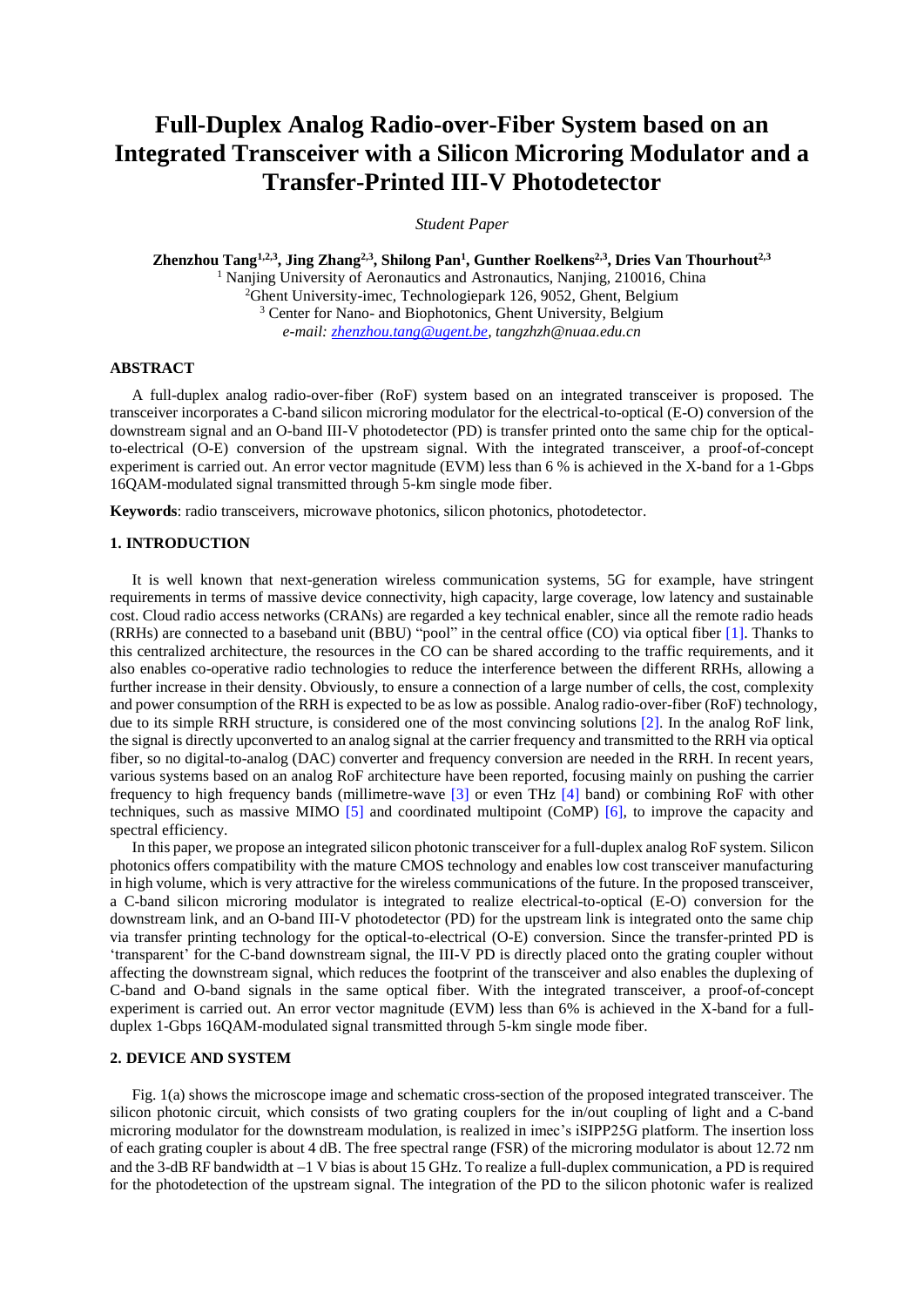by a technology called transfer printing [7]. Transfer printing, with a schematic flow shown in Fig. 1(b), is regarded as a promising solution for massively parallel integration of III-V components to another substrate, which leads to a significant improvement in material use and throughput compared to conventional wafer bonding and flip-chiplike assembly methods. In this paper, the PD to be transfer printed is designed to consist of a  $1 \mu m$  thick intrinsic InGaAsP absorbing layer with a cut-off wavelength of 1.37  $\mu$ m (i.e., O-band), which is 'printed' on the grating coupler to make the transceiver compact. The measured responsivity of the III-V PD in the O-band is about 0.5 A/W (4 orders of magnitude higher than that at the C-band), and the 3-dB RF bandwidth is about 11.5 GHz. The detailed information of the integrated transceiver, for example, the layer information of the PD, the process flow of the transfer printing, the  $S_{21}$  responses of the microring modulator and PD, etc., can be found in our previous publication [8].



*Figure 1. (a) Microscopic image and cross section of the integrated transceiver, (b) schematic flow of the transfer printing process.*

Based on the proposed transceiver, a full-duplex analog RoF system can be built, as shown in Fig. 2. In the CO, a C-band optical carrier is coupled into the transceiver from a grating coupler. The optical carrier is intensitymodulated by a downstream signal in the silicon microring modulator, and coupled out of the chip by another grating coupler. The modulated signal is then transmitted to an RRH through optical fiber. In the RRH, the optical signal is demultiplexed by a wavelength division multiplexer (WDM) and sent to a PD, after being amplified by an erbium doped optical amplifier (EDFA). For the upstream link, an O-band laser source is employed in the RRH and sent to an O-band Mach-Zehnder modulator (MZM), which is driven by an upstream signal. The modulated optical signal is duplexed with the downstream signal by the WDM and transmitted back to the CO through the same optical fiber. When the light is applied to the transfer-printed III-V PD, the upstream signal is then converted to the electrical domain.



*Figure 2. Schematic diagram of the full-duplex analog RoF system based on the integrated transceiver.*

#### **3. EXPERIMENT AND RESULTS**

An experiment based on the scheme shown in Fig. 2 is carried out. For the downstream link, 12-dBm continuous wave (CW) light generated by a tunable laser source (Santec TSL-510) is coupled into the chip via a polarization controller (PC) in the CO. To ensure efficient E-O modulation, the wavelength of the optical carrier is set to be 1552.128 nm, aligned to the resonance of the microring modulator. Produced by an arbitrary waveform generator (Keysight M9052A), 16QAM data at a 10 GHz carrier frequency with a data rate of 1 Gb/s (250-Mbaud) is amplified by a 10-GHz RF amplifier and applied to the silicon microring modulator, coupled with a 0.7 V DC voltage through a bias tee. The modulated downstream signal is then coupled out and transmitted to a RRH through 5-km single-mode fiber. In the RRH, the downstream signal is amplified by an EDFA and sent to a commerciallyavailable PD with a bandwidth of 20 GHz and a responsivity of ~0.7 A/W. The detected electrical signal is sent to one channel of a 63-GHz real time oscilloscope (Keysight DSA-Z 634A) to realize QAM signal demodulation.

For the upstream link, 5-dBm CW light with a wavelength of 1356 nm is generated by another tunable laser source (Santec TSL-510) and sent to an O-band modulator via another PC. The upstream signal, 250-MBaud 16QAM data with a carrier frequency of 8 GHz, is also generated by the AWG. The modulated O-band upstream optical signal is duplexed with the C-band downstream signal by the WDM and transmitted back to the CO through the same 5-km optical fiber. In the CO, the upstream signal is detected by the transfer-printed III-V PD, which is biased at -1 V, with a responsivity of 0.5 A/W. The output signal of the III-V PD is sent to another channel of the real time oscilloscope for the signal demodulation and analysis.

Fig. 3(a) shows the measured error vector magnitude (EVM) versus the received optical power for the downstream link. As can be seen, for a received optical power of -12.5 dBm, the measured EVM is about 5 %. A